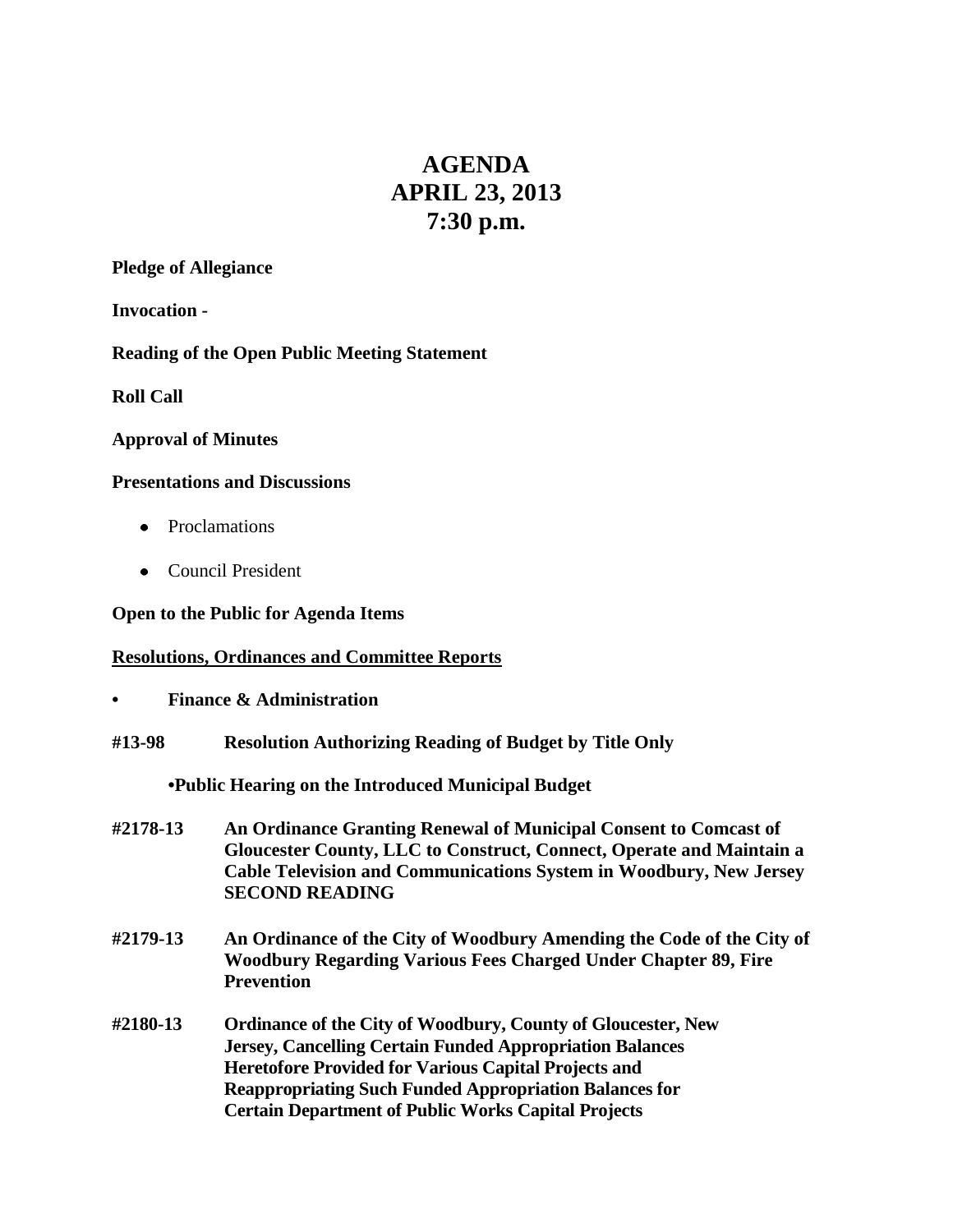| #13-91 | <b>Resolution Awarding Contract to American Asphalt Co., Inc. for</b><br>Resurfacing and Curb Repairs on Rugby Place – Cooper Street to East<br><b>Rugby Place</b>                                                        |
|--------|---------------------------------------------------------------------------------------------------------------------------------------------------------------------------------------------------------------------------|
| #13-92 | Resolution Authorizing Cancelation of Water/Sewer Account #43550-2 a/k/a<br>1020 Glassboro Road in the City of Woodbury in the County of Gloucester                                                                       |
| #13-93 | <b>Resolution to Cancel Old Tax Overpayments to Current Fund as Ownership</b><br>has Changed                                                                                                                              |
| #13-94 | <b>Resolution to Remove Interest Balances on Accounts that were Paid after the</b><br>30 Day Grace Period in the City of Woodbury in the County of Gloucester<br>(Bottom Dollar Food, N.E., LLC. - Block 74 Lots 24 & 26) |
| #13-95 | <b>Resolution of the City of Woodbury Imposing Lien(s) for Property</b><br><b>Maintenance Pursuant to Municipality Code §162-4</b>                                                                                        |
| #13-96 | <b>Resolution Authorizing the City of Woodbury to Apply for Tonnage Grant to</b><br><b>Encourage Local Source Separation and Recycling Programs</b>                                                                       |
| #13-97 | Resolution Authorizing Change Order No. 1 for Resurfacing of Cooper<br><b>Street from Evergreen Avenue to Woodbury Creek Bridge</b>                                                                                       |

Motion for Approval to Pay the Listed Vouchers

#### **• Public Safety**

Applications for Membership to Friendship Fire Company: James P. McCaffery, 7 G Street, West Deptford, NJ 08096 Robert W. Lopaz, 189 Chestnut Street, West Deptford, NJ 08096 James J. Miller, Jr., 132 Underwood Avenue, West Deptford, NJ 08096 Donnell B. Davis, Jr., 918 Denston Road, Thorofare, NJ 08086 Justin Rieger,

- **• Public Works/Utilities**
- **• Economic Development**
- **• Parks and Recreation and Community Relations**
- **• Environmental and Green Acres**
- **• Community Development**
- **• Property**